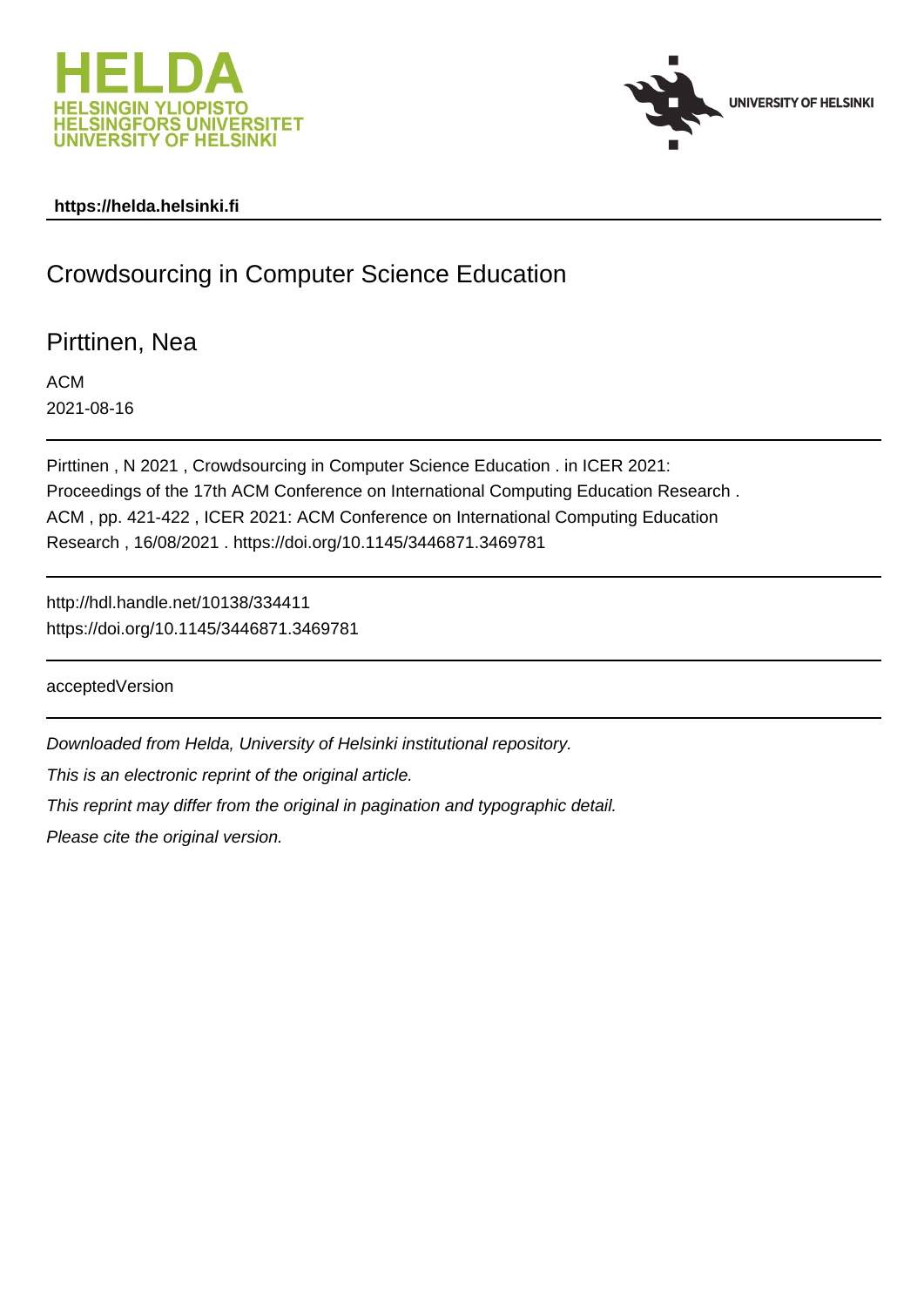## Crowdsourcing in Computer Science Education

Nea Pirttinen University of Helsinki Helsinki, Finland nea.pirttinen@helsinki.fi

### ABSTRACT

Crowdsourcing is a method of collecting services, ideas, materials or other artefacts from a relatively large and open group of people. Crowdsourcing has been used in computer science education to alleviate the teachers' workload in creating course content, and as a learning and revision method for students through its use in educational systems. Tools that utilize crowdsourcing can act as a great way for students to further familiarize themselves with the course concepts, all while creating new content for their peers and future course iterations. In my research, I focus on investigating the effects of computing education systems that use crowdsoucing on students' learning, and the types of quality assurance methods required to use the artefacts students produce with these tools.

#### ACM Reference Format:

Nea Pirttinen. 2021. Crowdsourcing in Computer Science Education. In Proceedings of the 17th ACM Conference on International Computing Education Research (ICER 2021), August 16–19, 2021, Virtual Event, USA. ACM, New York, NY, USA, 2 pages.<https://doi.org/10.1145/3446871.3469781>

## 1 INTRODUCTION

Crowdsourcing has great potential in alleviating lecturers' workload, especially when it comes to online courses. Creating new assignments for course iterations can be time-consuming, and having open source course materials and tools readily available could help with the workload. Also, with proper tools, it would be possible for students to participate in creation of the course assignments while learning the course topics at the same time. Crowdsourcing efforts that use the student population produce more content with less effort from the teachers, but require more filtering for quality assurance. Depending on the collected artefacts, this curation process can be at least partially automated, but the effectiveness of the automated quality assurance depends on the complexity of the crowdsourced content and the quality assurance methods itself.

My research extends the previous work regarding the use of CrowdSorcerer [6], and the quality and usability of the programming assignments created with the tool [7]. My research also strives to generalize the results and working solutions of existing educational tools that utilize crowdsourcing in computer science education. Automating crowdsourcing effectively requires investigating

ICER 2021, August 16–19,2021, Virtual Event, USA

© 2021 Copyright held by the owner/author(s).

ACM ISBN 978-1-4503-8326-4/21/08.

<https://doi.org/10.1145/3446871.3469781>

technical solutions in addition to educational ones. Thus, my research will be multidisciplinary with focus on computer science, and additional interest in pedagogy and education.

## 2 RELATED WORK

Crowdsourcing is a method of obtaining services, ideas or goods from an open network of people, usually on the Internet. It has been used in a wide range of fields very successfully, computer science education included. For example, PeerWise [1], is a web-based tool for collecting multiple choice questions. All the student-created questions appear in the system as exercises other students can complete and review. Thus, PeerWise is largely a self-correcting system – multiple choice questions are simple enough for even novice students to check and correct, and the author of the exercise can edit their answers and explanations if the reviews point out any errors [1].

As an another example, CodeWrite [3] is a web-based tool used to crowdsource simple programming assignments from the student population. In CodeWrite, the students create an assignment description and fill out a method that works as a solution for their description, as well as create tests for their implementation. As with PeerWise, the assignments created with CodeWrite are published immediately for other students to complete and review. Similarly to CodeWrite, CrowdSorcerer [6] (described in more detail in Section 3) guides students through programming assignment and test case creation process.

Generally, educational crowdsourcing tools been deemed useful and well-liked by students. For example, student reviews of Peer-Wise have been positive, and the system has been described as a very good way of reviewing course topics [1, 2]. Similarly, based on student reports, CodeWrite helped the users to learn programming concepts, as they spent time investigating each other's solutions and comparing them to their own [3].

## 3 RESEARCH APPROACH

CrowdSorcerer [6] is a computer science education tool used for creating programming assignments. The tool can be embedded into online course materials, and the entire process of creating a full programming assignment is guided within the tool. The tool also has peer review functionality, in which students can examine and assess each other's assignments.

With CrowdSorcerer, students create the assignments based on the specifics given by the instructor: the condition can be, for example, to create an assignment that uses conditional clauses. The end result is a programming assignment with a handout, a model solution, a code template and test cases. The assignments are automatically tested for compilation errors and run through the usergenerated tests to make sure the program functions as intended.

Permission to make digital or hard copies of part or all of this work for personal or classroom use is granted without fee provided that copies are not made or distributed for profit or commercial advantage and that copies bear this notice and the full citation on the first page. Copyrights for third-party components of this work must be honored. For all other uses, contact the owner/author(s).